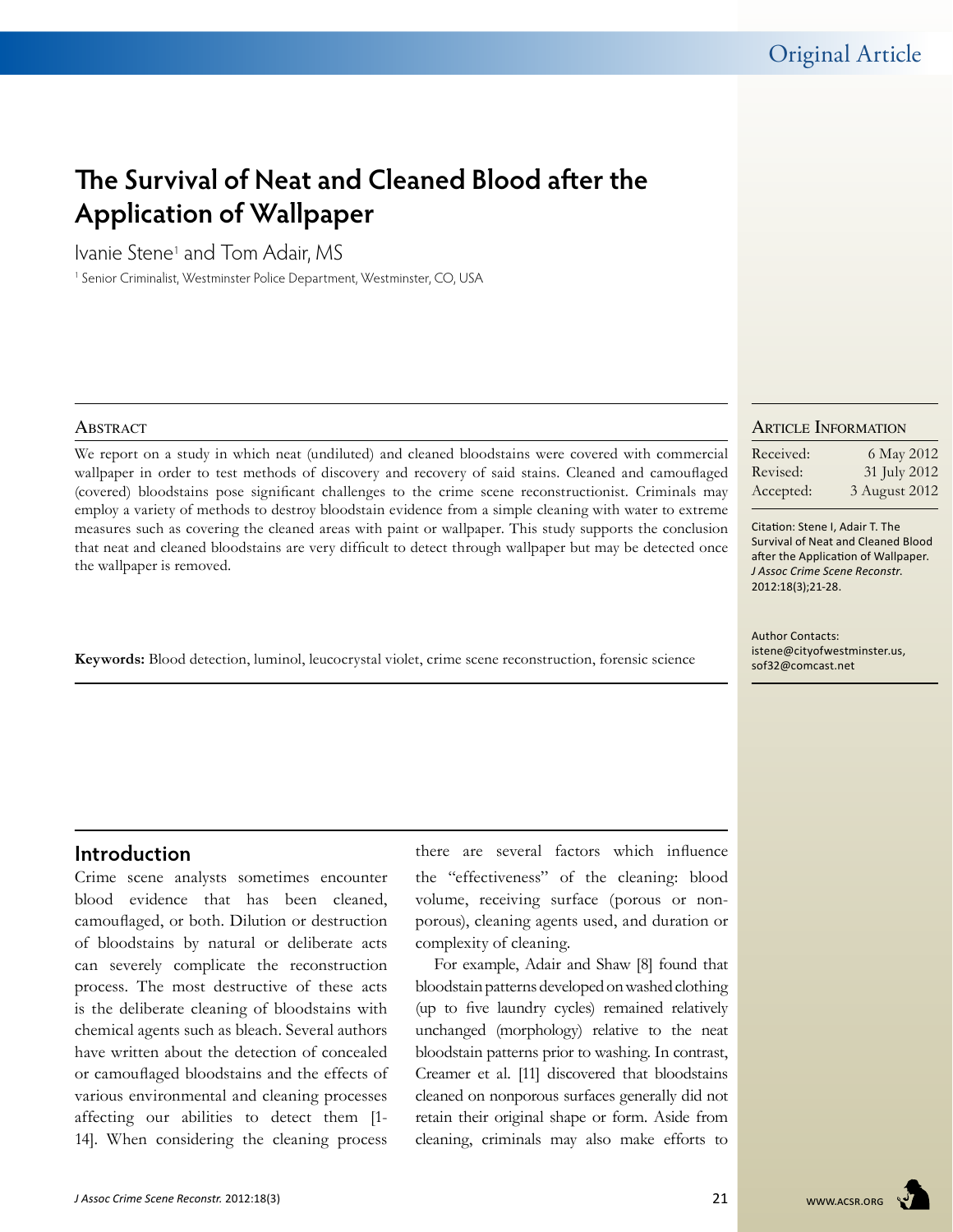

Figure 1: Painted wallboards prior to blood staining. ▲

conceal the cleaned area through such methods as new carpeting, paint, or wallpaper.

### **Experimental Design**

This project was designed to test the effectiveness of detecting and restoring both neat and cleaned bloodstains covered with wallpaper. Two testing walls were created by affixing a  $24 \times 24 \times \frac{1}{2}$  inch gypsum wallboard to a 2 x 4 inch wood stud

One of the two walls was designated for cleaning while the other wall was to be left neat before applying the wallpaper. After approximately one hour of drying, one wall was wiped down with a clean cotton cloth soaked with warm water. The bloodstains were thoroughly wiped until only a faint yellow discoloration was seen on the paint (Figure 4). Both walls were allowed to dry under a fume hood for 4 days before applying the wallpaper.

Two paper affixing methods were used for each wall. One half of each wall was covered with a paper (geometric pattern) designed to be affixed with an adhesive. For this experiment, Zinsser DIF wallpaper adhesive was used to affix the paper. The second half of each wall was covered with a paper (scroll pattern) affixed with warm water (Figure 5). Following the instructions for the wallpaper, the scroll-patterned wallpaper was held under warm water for approximately 30 seconds and

Figure 2 (left): Wallboard with bloodstains prior to wallpaper application.

Figure 3 (right): Wallboard with bloodstains prior to wallpaper application.

Figure 4: Wallboard after cleaning blood with warm water.



paint and allowed to dry for three weeks prior to testing (Figure 1). Horse blood was used for all testing in this study. A variety of bloodstain patterns to include spatter, transfer staining (shoe impressions and fingerprint impressions), drip stains, and projected blood, were applied to both walls. Several areas were allowed to dry for approximately ten minutes before a clean dry cloth was wiped across part of the bloodstained area to create a "perimeter stain" (Figure 2 & Figure 3).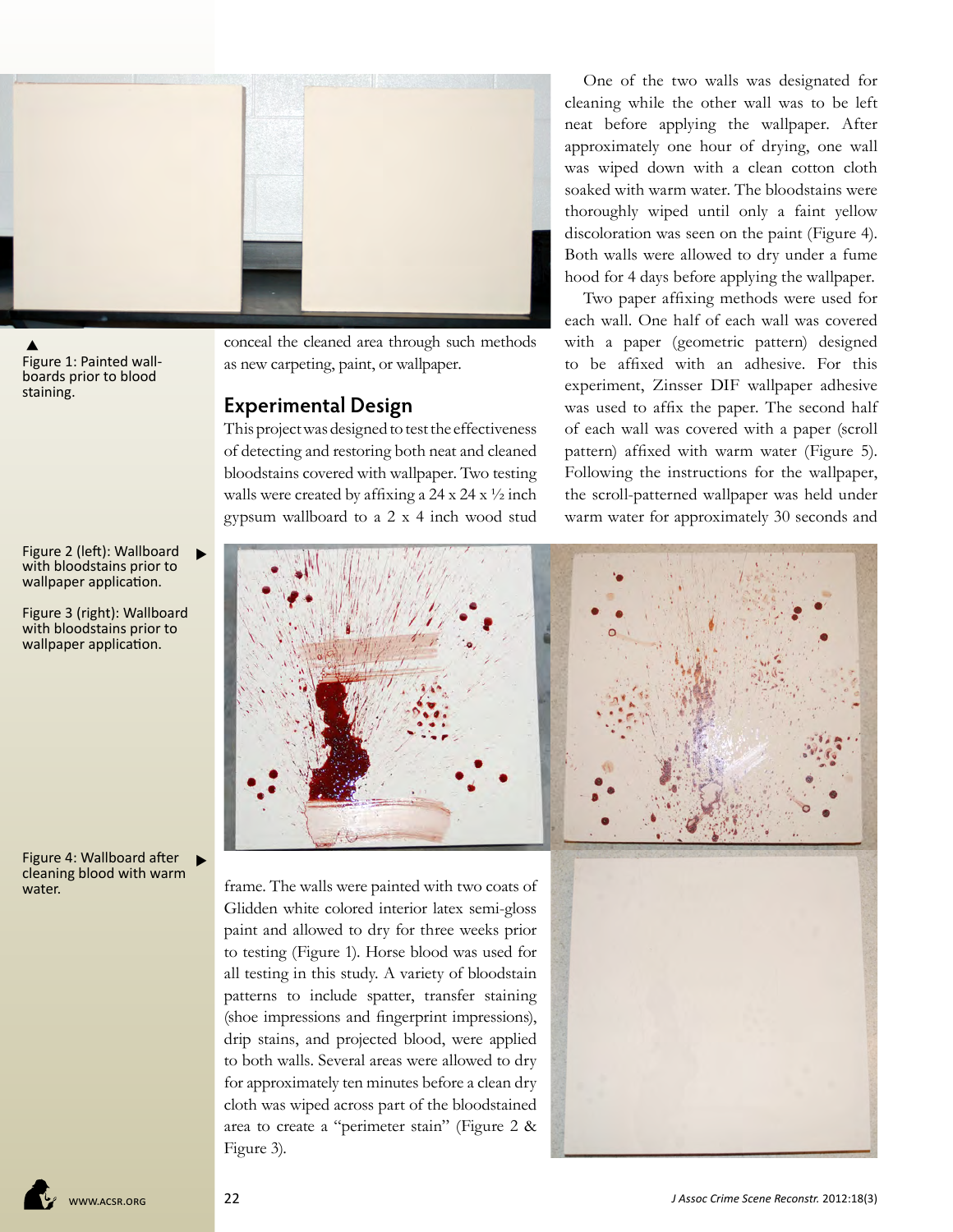Figure 5: Wallboards after application of wallpaper.



then applied to the walls. The wallpapers were allowed to dry on the walls for approximately 2 weeks prior to any further examination.

A visual inspection of the walls was performed after the 2-week period, which revealed an interesting condition: The scrollpatterned wallpaper on the wall containing the neat blood displayed some areas of bleedthrough. At the time of purchase, the scrollpatterned wallpaper was folded over numerous times and packaged in plastic wrap. Some of the bleed-through areas were located in the folds of the wallpaper, while the other bleed-through areas were randomly located throughout the paper (Figure 6). An examination later revealed that the bleed-through areas did not correspond with the original pattern types of the bloodstains.

### **Non-invasive Examination**

The first phase of the experiment was to test the feasibility of non-destructive methods of detection. This included a visual inspection of the walls under normal light, followed by an examination with ultraviolet light. Two different Alternate Light Source (ALS) units were used for this phase of the analysis. A SPEX CS16-500 and a Lynn Peavey Ultralite ALS were used on all available wavelengths with the authors wearing yellow, orange, and red goggles for all available wavelengths. Both walls were examined using these ALS devices. A reaction was not visible using the ALS devices. Had a reaction occurred, the bloodstains would appear darker than their original color, as the

bloodstains absorb the light from the ALS. One small area (approximately 1cm2) on one wall did fluoresce a milky white color at 465nm but was thought to be from a patent finger mark, and appeared to be on the surface of the paper, not underneath. These inspections were followed by swabbing the paper surfaces for testing with the phenolphthalein reagent. The swabs yielded negative results from phenolphthalein testing.

# **Blood Reagent Testing**

The next phase of the experiment included the application of two types of blood detecting reagents to the exterior surfaces of both types of wallpaper to both the neat and clean wall boards. The walls were divided into two halves, each section containing both types of

 $\blacktriangledown$ Figure 6: Area of blood bleed-through on wallpaper.

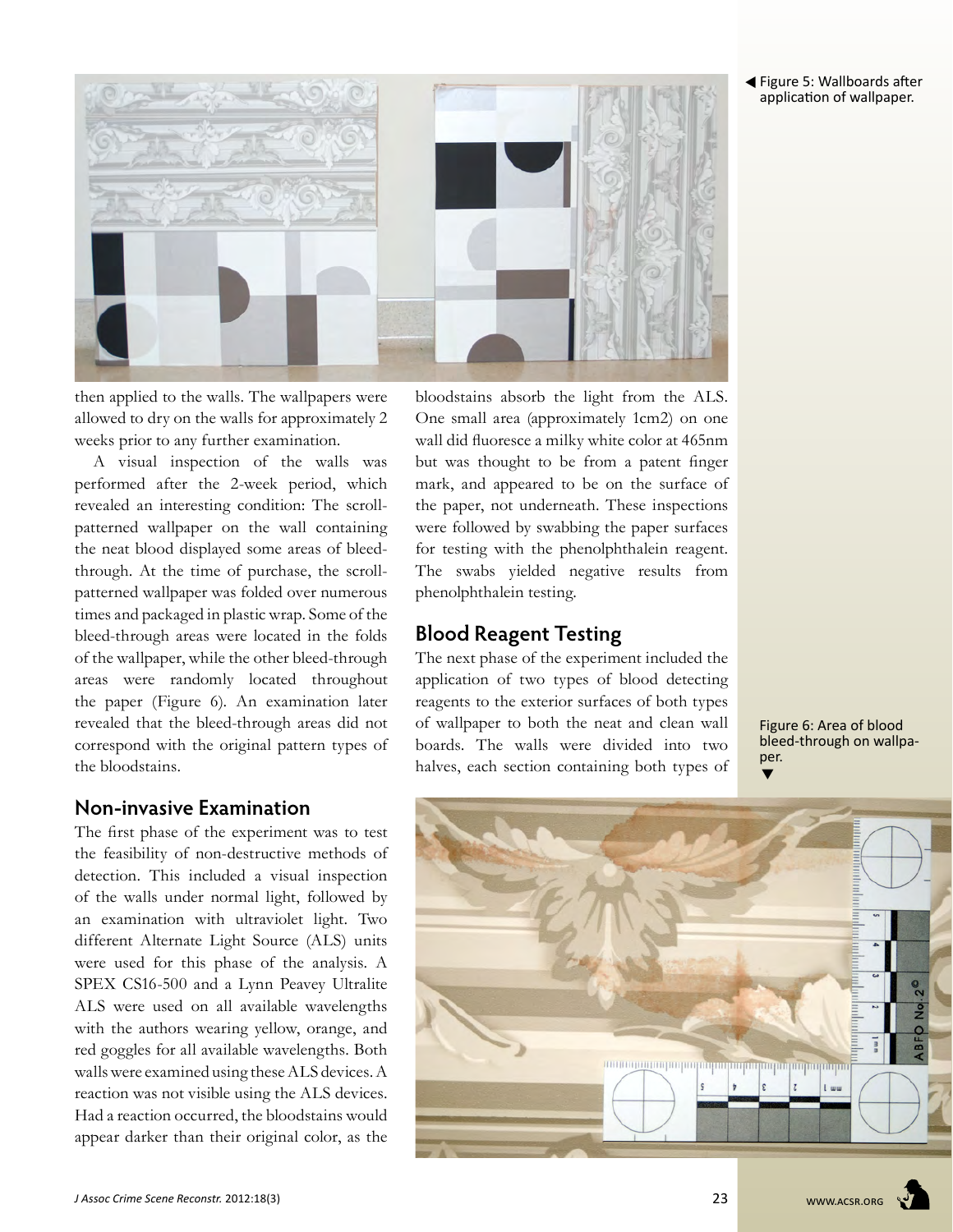

#### Figure 7: False-positive reaction to luminol reagent on wallpaper.  $\blacktriangle$

Figure 8: False-positive lu minol reaction on control wallpaper sample.

wallpaper. This allowed for the testing of each reagent on each brand of wallpaper covering both cleaned and neat bloodstains. The other portion of each wall was protected with plastic sheeting to prevent any reagent contact. For this experiment, the authors used commercially available kits of the blood reagents luminol (5-amino-2,3-dihydro-1,4-phthalazinedione, sodium carbonate, sodium perborate, and water) and leuco crystal violet (LCV) (5-sulfosalicylic acid, hydrogen peroxide, and water).

## **Results**

The LCV was mixed in a spray bottle and applied to one section of each wall having each type of wallpaper. Reagent viability was verified with known blood samples located on the wall frames. The wallpaper containing the geometric patterns produced a negative result for the presence of blood, but the wallpaper containing the scroll pattern produced a positive result in a few small areas. The reaction appeared to only be located in a few of the folds on the wallpaper, where there was also a visible appearance of blood. Interestingly, other areas of visible blood staining in other folds did not have a strong reaction with the LCV.

The application of the luminol reagent produced some surprising results. The reagent was mixed in a spray bottle and applied to the previously protected section of each wall containing both types of wallpaper. The wallpaper containing the geometric patterns

produced a strong and immediate luminescence, but only in certain colored "boxes" of the wallpaper pattern (Figure 7). The authors hypothesized that one of two reactions was happening. One possibility is that the reagent was reacting with the underlying blood and the negative, or non-reactive, portions of the surrounding paper contained properties masking this reaction. The second possibility was that the reaction was a false positive. The authors contacted a senior technician at the manufacturing plant producing that wallpaper, however he was unable to provide an explanation for the observed reaction. The authors then tested a clean section of wallpaper from the same roll of wallpaper used in the testing. This paper had no previous known exposure to blood. After applying the luminol reagent to the paper, the same colored boxes reacted with a positive luminescence (Figure 8). The authors were unable to determine what properties in the ink or paper contributed to the false positive reaction.



The wallpaper containing the scroll pattern produced a negative result for the presence of blood in the areas of the known bloodstains. Three strips of the wallpaper containing the scroll pattern were applied to half of each wallboard. A positive reaction did occur with the luminol in the seams of the wallpaper. The authors concluded that the reaction was most likely from a small amount of blood which had seeped out of the seam when the wallpaper was applied with the water.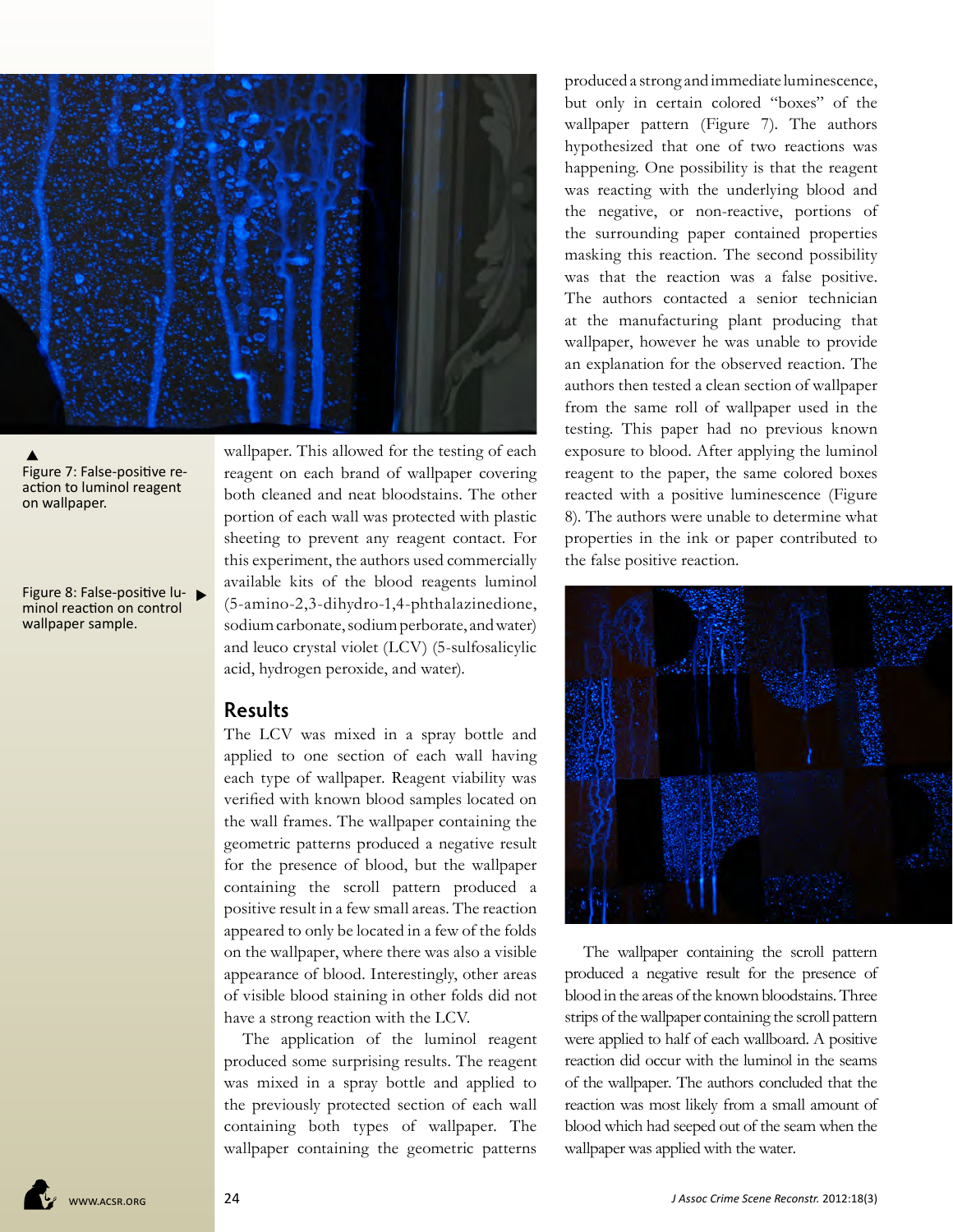

# **Wallpaper Removal**

Following reagent testing the authors made attempts to remove the wallpaper in an effort to determine if additional testing could be done on the underlying bloodstains. The authors also wanted to document the condition of the bloodstains and their survival following the application of wallpaper. The wallpaper was removed with two methods. One was the application of a sponge soaked with warm water to loosen the adhesive. The other method was the use of a surgical scalpel to reflect the paper away from the wall in a manner similar to removing an animal hide. Ultimately, both methods were necessary to fully remove both wallpapers.

The neat bloodstains retained a surprising amount of their original shape and volume under the geometric wallpaper affixed with adhesive (Table 1). The authors could easily see and measure various blood drops as well as the partial footwear impression. Mirror impressions of the bloodstains were also visible on the backside of the wallpaper. Swabbing of selected bloodstains on the wall were tested with phenolphthalein and yielded positive results. The backside of the geometric-patterned paper (affixed with adhesive) also yielded positive phenolphthalein results. The partial fingerprint impression was not visible.

The neat bloodstains under the scrollpatterned paper affixed with water did not retain much detail. The stains had a dull grey appearance. While several bloodstains were visible, their shape and directionality was obscured through dilution of the blood with the water during the application of the wallpaper. Bloodstains were not visible on the back side of the wallpaper. Positive phenolphthalein results were obtained from swabbings of both the wall and the backside of the wallpaper.

The wall containing the washed bloodstains was then examined. The wallpapers were removed in the same manner as the other wall. There was no visible blood staining on the wall or on the back of the wallpapers. Random swabbings of the wall and back of the wallpapers

 Figure 9: Weak reaction of LCV reagent to wallboard after removing wallpaper.

 Figure 10 (left): Luminol reaction to exposed wallboard after wallpaper removal.

Figure 11 (below): Corresponding area of blood staining prior to cleaning and wallpaper application.

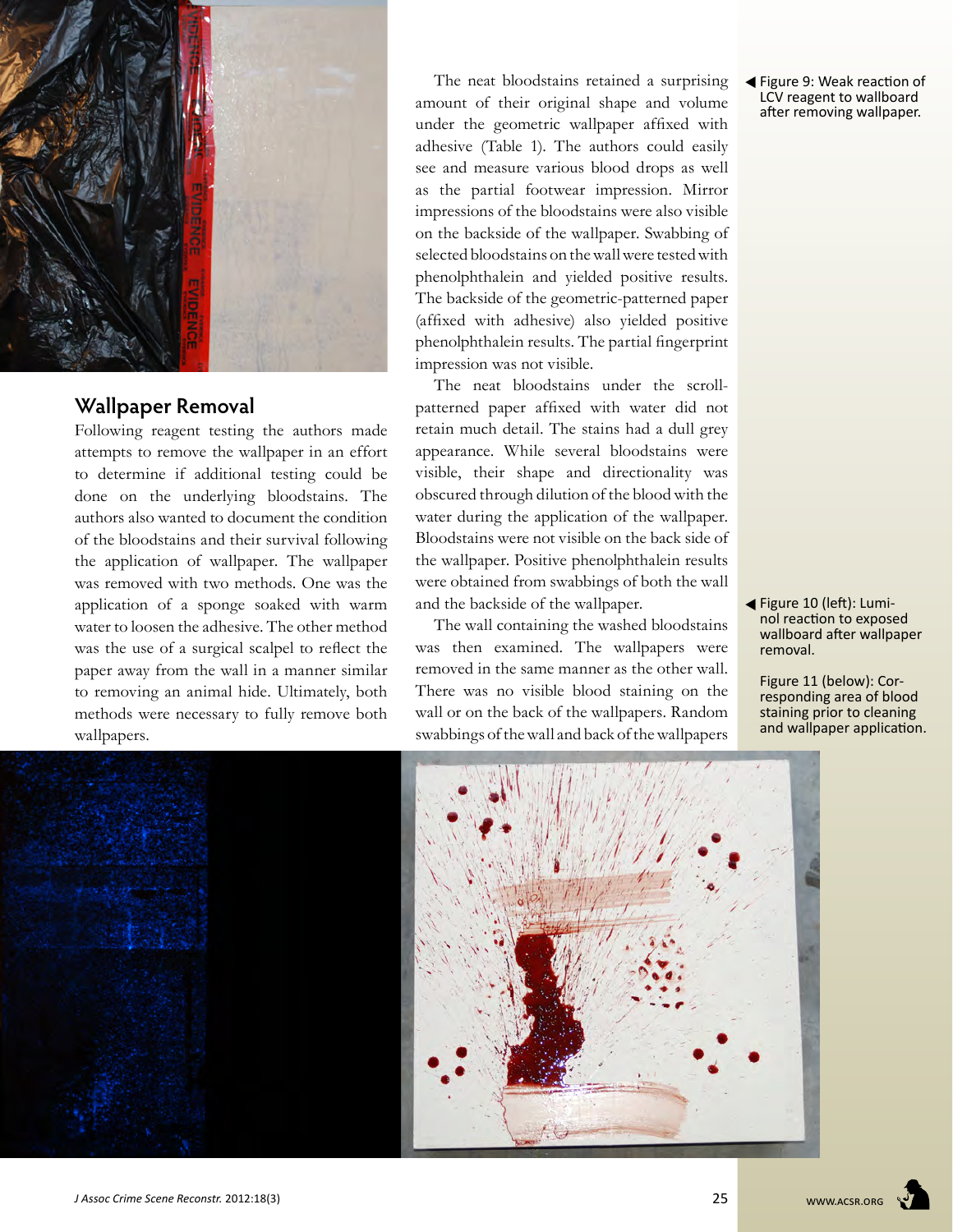|                                                                                      | Wallboard - Neat<br><b>Blood</b> | Wallboard -<br><b>Cleaned Blood</b> |
|--------------------------------------------------------------------------------------|----------------------------------|-------------------------------------|
| <b>Bloodstain</b><br><b>Patterns Prior</b><br>to Wallpaper<br>/ Prior to<br>Cleaning |                                  |                                     |
| Application of<br>Wallpaper                                                          |                                  |                                     |

Table  $2 \blacktriangleright$ 

|  |                           | Wallboard - Neat<br><b>Blood</b> | Wallboard -<br><b>Cleaned Blood</b> | Wallboard - Neat<br><b>Blood (After</b><br>Removal of<br>Wallpaper) | Wallboard -<br><b>Cleaned Blood</b><br>(After Removal of<br>Wallpaper) |
|--|---------------------------|----------------------------------|-------------------------------------|---------------------------------------------------------------------|------------------------------------------------------------------------|
|  | Alternate Light<br>Source |                                  | <b>Negative Results</b>             | Not Tested                                                          | Not Tested                                                             |
|  | Luminol                   |                                  |                                     |                                                                     |                                                                        |
|  | LCV                       |                                  | <b>Negative Results</b>             |                                                                     |                                                                        |

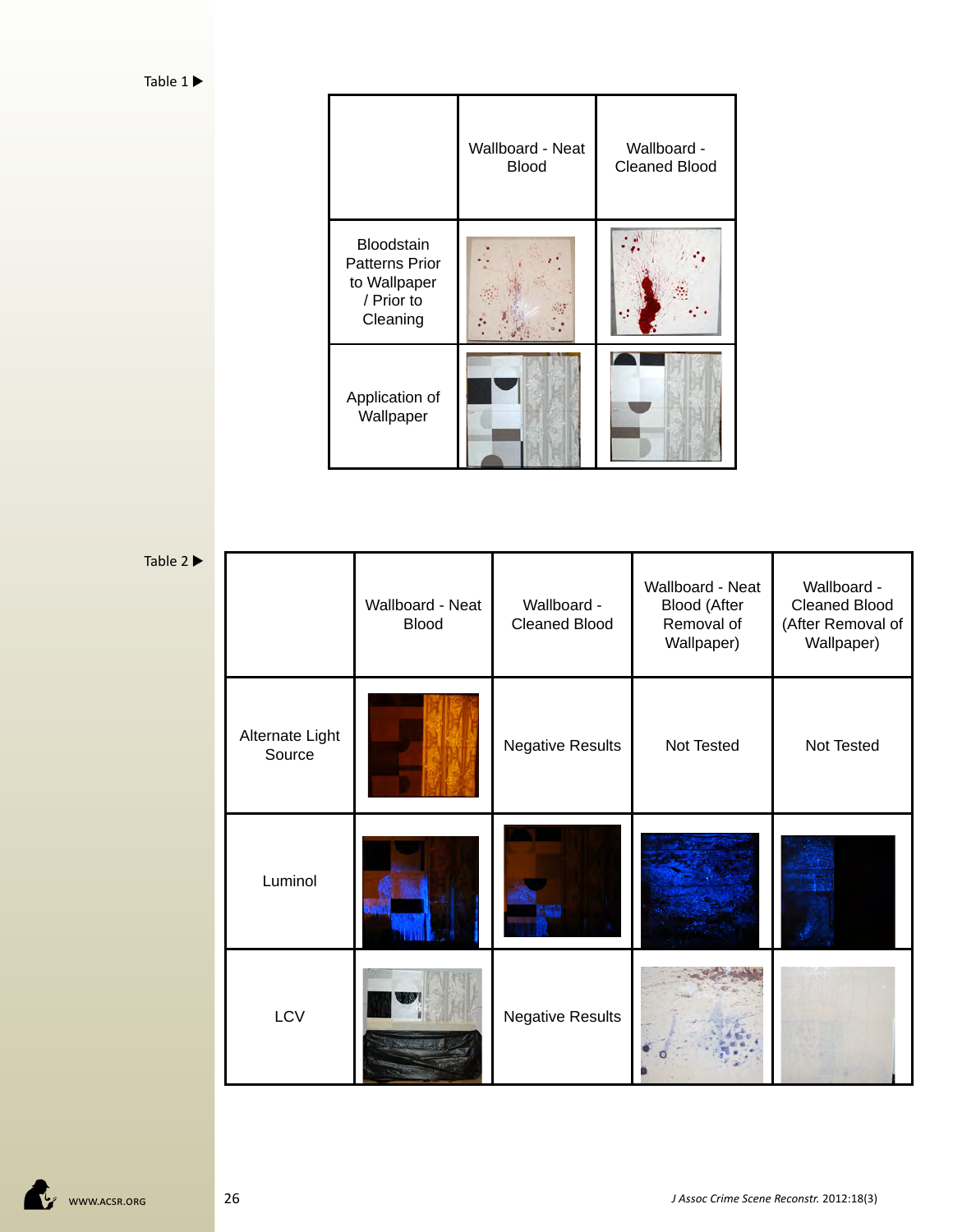were tested with phenolphthalein with negative results. One very small area of slight discoloration was seen on the wall. The small area did test positive with phenolphthalein. One half of the wall was tested with LCV with poor results. Some weak uniform reaction did occur (Figure 9), but did not correspond to the original shape or distribution of bloodstains prior to cleaning.

The other half of the wall was treated with luminol. There was a strong and immediate chemiluminescence, however the reaction was fairly uniform and did not correspond well with the blood staining prior to cleaning (Figures 10 & 11). Luminol was also applied to the side already treated with LCV yielding similar results (Table 2).

### **Conclusion**

Criminals may take steps to conceal or camouflage blood evidence following the commission of a crime. Some criminals may go beyond simple cleaning to include covering the bloodstained area with wallpaper. This study was designed to investigate two important issues. The first was to test the survivability of both cleaned and neat bloodstains on painted walls following the application of wallpaper. The second issue was to investigate several methods of detecting and documenting the presence and investigative value of those bloodstains.

In this study, the authors were largely unable to detect the latent and patent bloodstains under the wallpaper by either visual or chemical means. The one exception was a small amount of blood found at the folds and seams of the scroll-patterned wallpaper. These conditions may not be present when other types of wallpapers (rolls not sheets) are used. While not applicable to all types of wallpapers, our results suggest that investigators should expect the necessity to remove wallpapers at a crime scene if they believe there are bloodstains underneath.

The blood reagents luminol and LCV were selected for this study due to their common use among many bloodstain pattern analysts and crime scene reconstructionists. One finding of note in this study was the false

positive reaction of luminol to properties of one of the wallpapers tested. The percentage of commercially and historically available wallpapers exhibiting these properties remains unknown, so investigators should consider the possibility of a false positive reaction during crime scene processing.

This study indicates that manufacturer recommended methods for paper removal are acceptable. Our study suggests that commercial wallpaper adhesives may do less damage to neat bloodstains than the warm water soaking method for affixing wallpaper. Additionally, some bloodstains may be retained on the backside of the wallpaper, so these sheets should not be discarded until all reasonable testing procedures have been exhausted. Our findings indicate that some neat bloodstains may retain enough detail (after covering) to be useful for measurement and have value for reconstruction. This included the survival of partial footwear impressions and even the potential to develop a partial fingerprint impression with LCV.

The survival of bloodstain evidence seems dependant upon a number of factors including the quality of the original stain, physical properties of the wallpaper, and methods of application, and methods used to clean any bloodstains prior to covering with wallpaper. The cleaning methods employed in this study consisted of using hot water. No chemical cleaners were used, but we hypothesize that the use of such products would further complicate detection and recovery efforts. It is our hope that other researchers will expand upon this study to test other variables and conditions of camouflaged and covered bloodstains.

### **References**

[1] Vandenberg N, van Oorschot R. Locating Blood and Saliva Stains Using Polilight. Poster presented at: 17th International Symposium on the Forensic Sciences, Australian and New Zealand Forensic Science Society; 2004. Available from: http://www.anzfss2004.org. nz/cgi-bin/ViewAbstracts.cgi?paperid=178 (inactive link).